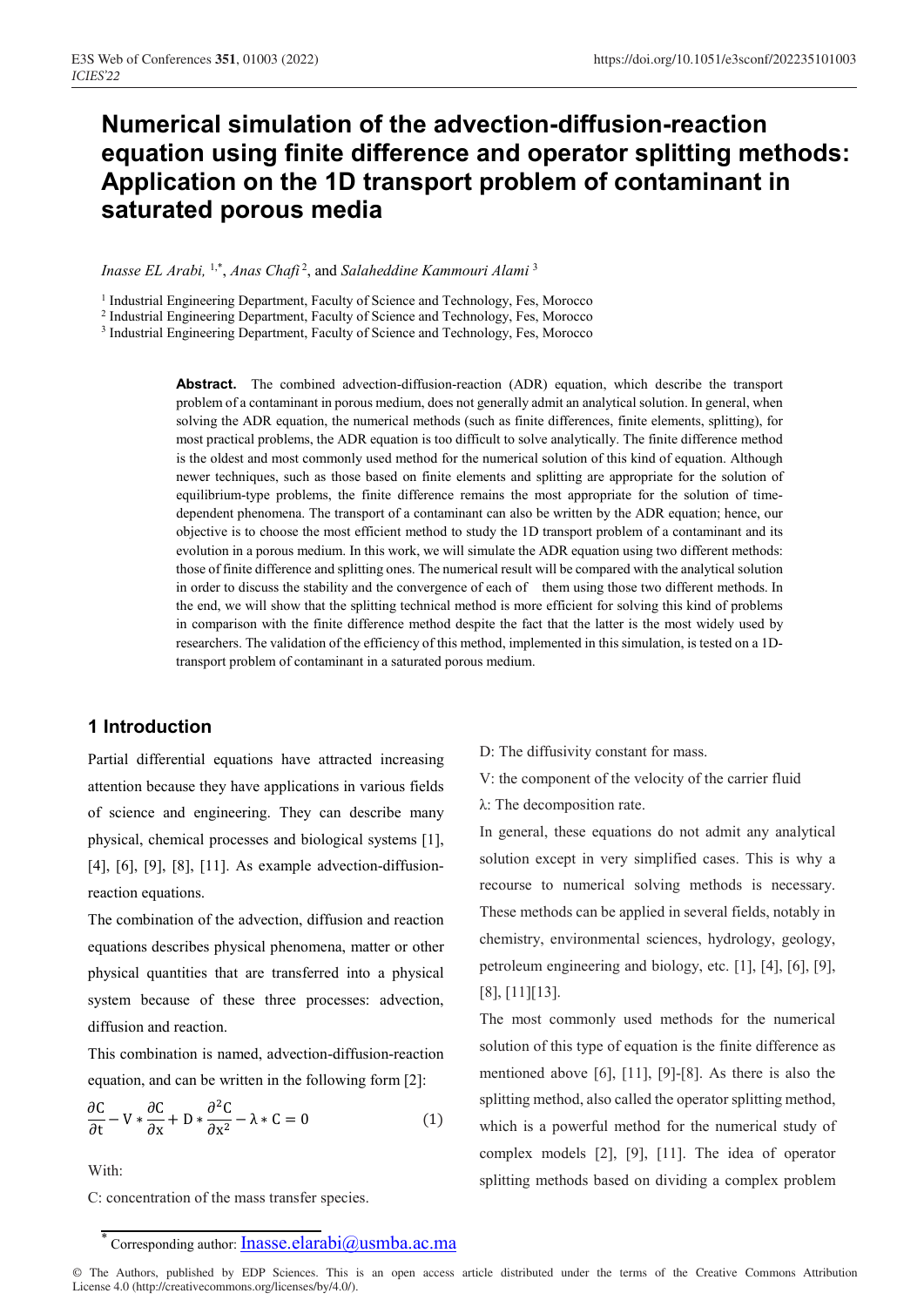into a sequence of simpler tasks, called splitting subproblems.

In this paper, we will introduce two different methods of dividing advection-diffusion-reaction equations. Those of the finite difference approach, which is a common technique for solving partial differential equations with an approximate solution. It consists in solving a system of relations (numerical scheme) linking the values of unknown functions at certain points sufficiently close to each other [3]. And the Splitting method, which is a method that replaces a single scheme to solve a complicated PDE (Partial differential equation) with a sequence of simpler schemes that solve the linked PDEs and solve together the original PDE (Partial differential equation) (up to a specified order of precision). Finally, we will compare between these two methods in terms of stability and convergence.

This document is organized as follows. In the next section, we will discuss the splitting, and finite difference methods used to solve our ADR equation. The third section will tackle the numerical result of our example. We will afterwards compare between the exact and numerical solution.

# **2 METHODOLOGY**

In this work, we will focus on two different methods of mathematical representation, that of splitting and that of the finite difference, discussing the stability of each method and spotting the most efficient of them in the following sections.

#### **1.1 Mathematical description of the problem**

 As indicated in section 1, the problem to be solved is that of the numerical study of the advection-diffusionreaction problem, with two different techniques namely, finite difference and splitting methods. Which can be written in the following form, as mentioned above:

$$
\frac{\partial C}{\partial t} - V * \frac{\partial C}{\partial x} + D * \frac{\partial^2 C}{\partial x^2} - \lambda * C = 0
$$

Where C is the concentration of the mass transfer species, D is the diffusivity constant for mass; V is the component of the velocity,  $\lambda$  and is the decomposition rate, noting the temporal and spatial step sizes by  $\Delta t$  and  $\Delta x$ , respectively.

## **1.2 Numerical method**

#### *1.2.1 The finite difference method*

We discretize the advection-diffusion-reaction equation using a first-order forward difference for the time derivative, and a symmetric (second-order) difference for the space derivative, and the equation can be written as: [1].

$$
\frac{U_i^{n+1} - U_i^n}{\Delta t} - V * \frac{U_i^n - U_{i-1}^n}{\Delta x} + D
$$
  
 
$$
* \frac{U_{i+1}^n - 2 * U_i^n + U_{i-1}^n}{\Delta x^2} - \lambda
$$
  
 
$$
* U_i^n
$$
 (2)

Noting that the equation is stable for Cr≤1 and  $R≤1/2$ and  $\Delta t \leq \frac{\Delta x^2}{V \ast \Delta x + 2 \ast D}$ . [8] The number of Current Cr for advection is calculated as V\*∆t/∆x, and the stability for diffusion R is calculated as D\*∆t/∆x2.

## *1.2.2 The splitting method*

Using operator splitting method, our ADR equation will be divided into two sub-problems, which will be treated by the finite difference method. This mean that each part will be treated individually[14], [26]. The principle of this method is that, the first equation (advection) will be solved for a time interval of ∆t using the initial condition of the principal equation (equation 1). The result obtained from there will be the initial condition of the second equation (diffusion-reaction). This equation will be solved for a time interval of ∆t and the solution of principal equation (equation 1) will be obtained for a time interval ∆t. In the end, the problems will be solved consecutively by combining them with the initial conditions.

Using the previous finite difference schemes, the corresponding division scheme for solving the 1D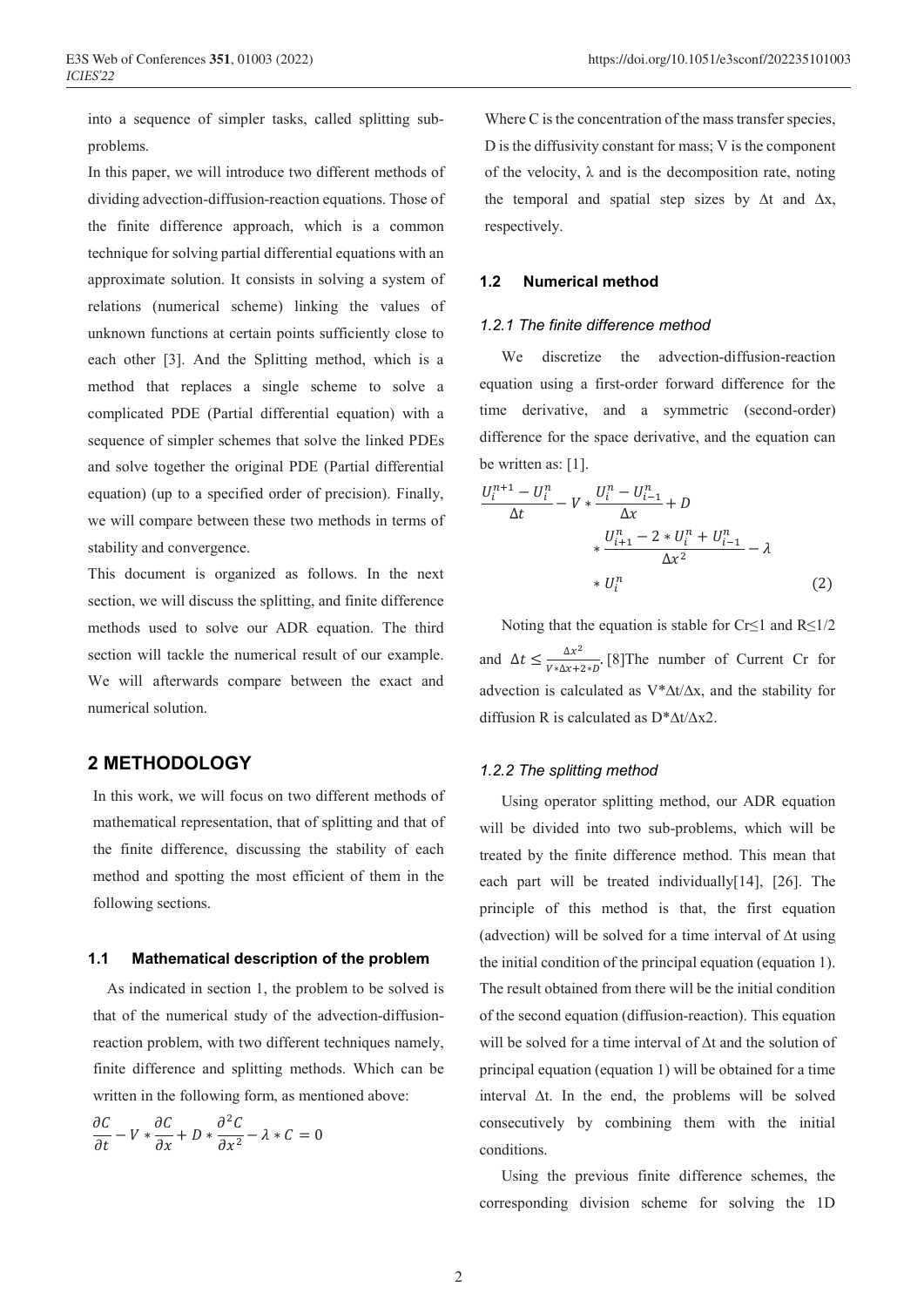advection-diffusion-reaction equation by the Splitting method is [4], [5], [6]:

$$
\frac{\partial C_1}{\partial t} + V * \frac{\partial C_1}{\partial x} = 0 \quad C_1(t_n, x) = C(t_n, x)
$$

$$
\in [t_n, t_{n+1}]
$$
(3)

$$
\frac{\partial C_2}{\partial t} = D_x \frac{\partial^2 C_2}{\partial x^2} - \lambda * C_2 \qquad C_2(t_n, x) = C_1(t_{n+1}, x)
$$

$$
\in [t_n, t_{n+1}] \tag{4}
$$

Noting that the equation is stable for Cr≤1 and R≤1/2 and  $\Delta t_{AD}$  ≤ min( $\Delta t_A$ ,  $\Delta t_D$ ) [1]–[5]

With: [1]

 $\Delta t_A \leq \frac{\Delta x}{V}$ : The time step for advection equation.  $\Delta t_D = \frac{\Delta x^2}{2*D}$ : The time step for diffusion-reaction equation. As already mentioned, our sub-problem will be treated by the finite difference method, where our algorithm becomes as follows:

$$
C_{1_i} = C_i - \frac{V * \Delta t}{\Delta x} * (C_i - C_{i-1})
$$
 (5)

$$
C_{2_i} = C_{1_i} + \frac{D * \Delta t}{\Delta x} * (C_{1_{i+1}} - 2C_{1_i} + C_{1_{i-1}}) - \lambda
$$
  
\* C<sub>1<sub>i</sub></sub> (6)

# **3 APPLICATION**

In this part, a one-dimensional advection-diffusionreaction equation will be solved with the operator splitting method and the finite difference one. The result will be examined for different value of λ (the decomposition rate). Then it will be compared to the exact solution. In addition, the accuracy of the methods will be evaluated by calculating error standards. This kind of error is calculated as follows [4]:

$$
Error = \Delta x * \sqrt{sum(C^{exact} - C^{Numerical})^2}
$$

In our case, the data are as follows [4], [15]:

#### **Table 1.** The data of example

| The exact solution    | $C^{exact} = \frac{exp^{-\lambda * t}}{k}$                |
|-----------------------|-----------------------------------------------------------|
|                       | $\exp^{-\left(\frac{x-x_0-V+t}{L*\gamma}\right)^2}$ With: |
|                       | $\gamma = \sqrt{1 + \frac{4*D_x*t}{I^2}}$                 |
| The initial condition | $C(x, 0) = exp^{-\left(\frac{x - x_0}{L}\right)^2}$ ,     |
|                       | $x_0 = \frac{1}{4}$                                       |
| The boundary          | $C(0, t) = C(L, t) = 0$                                   |
| condition             |                                                           |
| The velocity          | $\frac{C_r*\Delta x}{\Delta t}$                           |
|                       |                                                           |
| The diffusion         | $D_x = \frac{V * \Delta x}{2 * P_e}$                      |
| coefficient           |                                                           |
| The number of Current | $Cr=1$                                                    |
| The Peclet number     | $Pe = 100$                                                |
| The spatial step      | $\Delta x = 0.0005$                                       |
| The temporal step     | $\Delta t = 0.005$                                        |
| length of the medium  | as $L = 1$                                                |

Figures 1, 2, 3,4 and 5 show the result obtained using the operator splitting and the finite difference methods:



**Fig. 1.** ADR with Splitting and Finite difference methods with λ=0.001



**Fig.2. ADR** with Splitting and Finite difference methods with  $λ=0.01$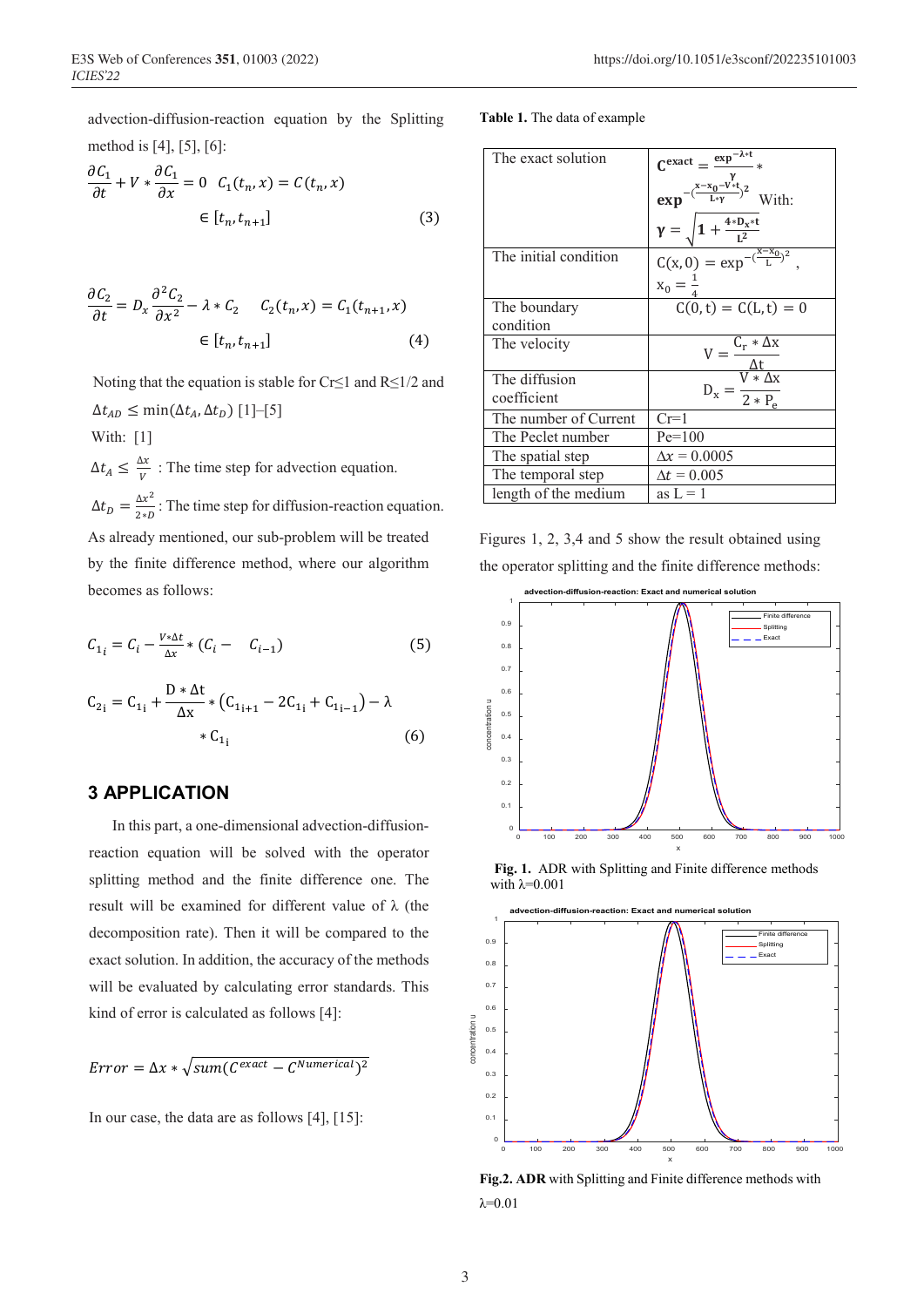

**Fig. 3.** ADR with Splitting and Finite difference methods with λ=0.1



**Fig.4. ADR** with Splitting and Finite difference methods with λ=0.9



**Fig.5. ADR** with Splitting and Finite difference methods with λ=0.98

| <b>Table 2.</b> The Error value with different $\lambda$    |  |
|-------------------------------------------------------------|--|
| two different methods, with different values of $\lambda$ : |  |
| The calculations in Table 1 give the error value for the    |  |

| Error              | Splitting              | Finite difference |
|--------------------|------------------------|-------------------|
| $\lambda = 0.0001$ | $1,253.10^{-4}$        | $4.9.10^{-4}$     |
| $\lambda = 0.01$   | 1,310.10 <sup>-4</sup> | $4,968,10^{-4}$   |
| $\lambda = 0.1$    | $4,83,10^{-4}$         | $6,55.10^{-4}$    |
| $\lambda = 0.9$    | 0.0043                 | 0.0043            |
| $\lambda = 0.98$   | 0.0046                 | 0.0047            |

According to table 1, we notice that when the value of  $\lambda$ decreases, the error decreases, hence the numerical solution becomes closer to the exact solution. As we can also see, the splitting method is more efficient than the finite difference one.

# **4 EXAMPLE OF 1D CONTAMINANT TRANSPORT**

In our work, we will deal with the case of the 1D transport of a contaminant within a soil-groundwater system, by changing the value of  $\lambda$ . To prove the results found before. The following is the exact solution to this problem: [14]

$$
C_{exact}
$$
\n
$$
= exp^{-\sqrt{\frac{V}{2}+D^{2}}} * erf c\left(\frac{x + (\sqrt{V^{2}+4*\lambda*D}) * t}{\sqrt{4*D*t}}\right)
$$
\n
$$
+ exp^{-\frac{(\frac{V}{2*D})^{2}*x}{2}}
$$
\n
$$
* (erfc\left(\frac{x - (\sqrt{V^{2}+4* \lambda*D}) * t}{\sqrt{D*D*t}}\right)
$$
\nWith an initial condition equal to:

With an initial, condition equal to:

$$
C(X,0)=0.
$$

In addition boundary condition equal to :

 $C(0,t) = 1$  and  $C(L,t) = 0$ .

In our case, the velocity of the flow and diffusion coefficient is taken as:

V=0.1 and D=0.5 With  $\Delta x = 0.1$  and  $\Delta t = 0.01$ , as well as the length of the medium is chosen and is given as  $L= 10$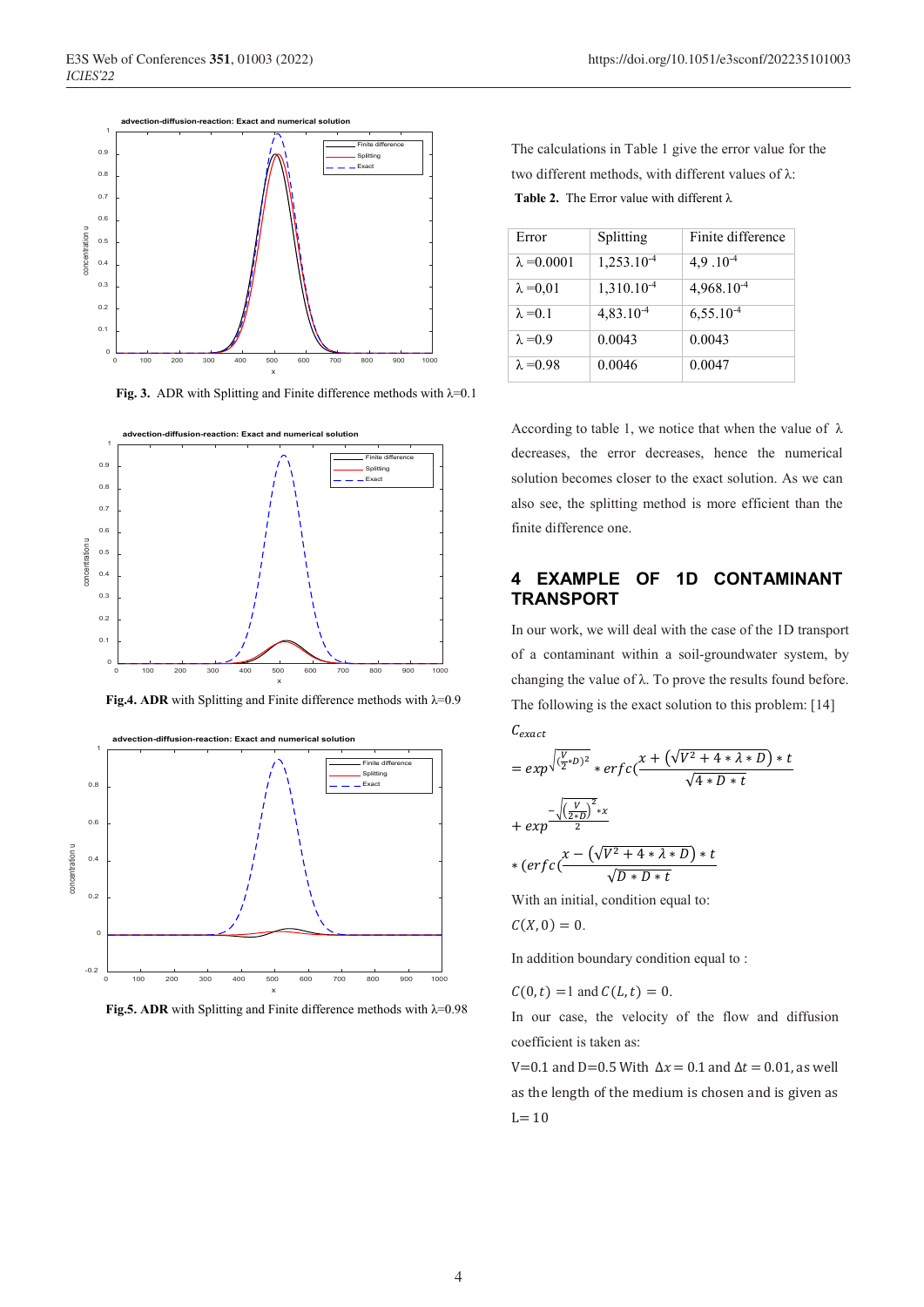Hence, we will apply these two methods to our contaminant transport case, to confirm the efficiency of the Splitting method.

Fig 6, 7,8 and 9 show the result obtained using

the operator Splitting method and finite difference method.



**Fig. 6.** ADR with Splitting and Finite difference methods with  $λ=0.000001$ 



**Fig. 7.** ADR with Splitting and Finite difference methods with  $λ=0.01$ 



**Fig. 8.** ADR with Splitting and Finite difference methods with  $\lambda$ =0.11



**Fig. 9.** ADR with Splitting and Finite difference methods with  $λ=2$ 

**Table 3.** The Error value with different λ

|                     | Splitting<br>Error | Finite<br>difference<br>Error |
|---------------------|--------------------|-------------------------------|
| $\lambda = 0.00001$ | 0.1231             | 0.13                          |
| $\lambda = 0.01$    | 0.1275             | 0.1395                        |
| $\lambda = 0.11$    | 0.1784             | 0.1837                        |
| $\lambda = 2$       | 0.2401             | 0.2977                        |

According to the four figures and table 3 , it can be pointed out that the numerical solution approaches the exact solution for very small values of  $\lambda$ , for the two methods but we can notice it is not stable at one hundred percent for the small ones values for the finite difference method. However, there is an instability of the numerical solution for large values of  $\lambda$  for the finite difference method. On the other hand, there is an instability of the numerical solution for very large values of λ for the two methods.

#### **5 CONCLUSION**

This paper looks at two strategies for solving the advection-diffusion-reaction equation: the finite difference method and the Splitting method.

The purpose of this research is to compare their error values and determine the best effective methods for researching contaminant evolution.